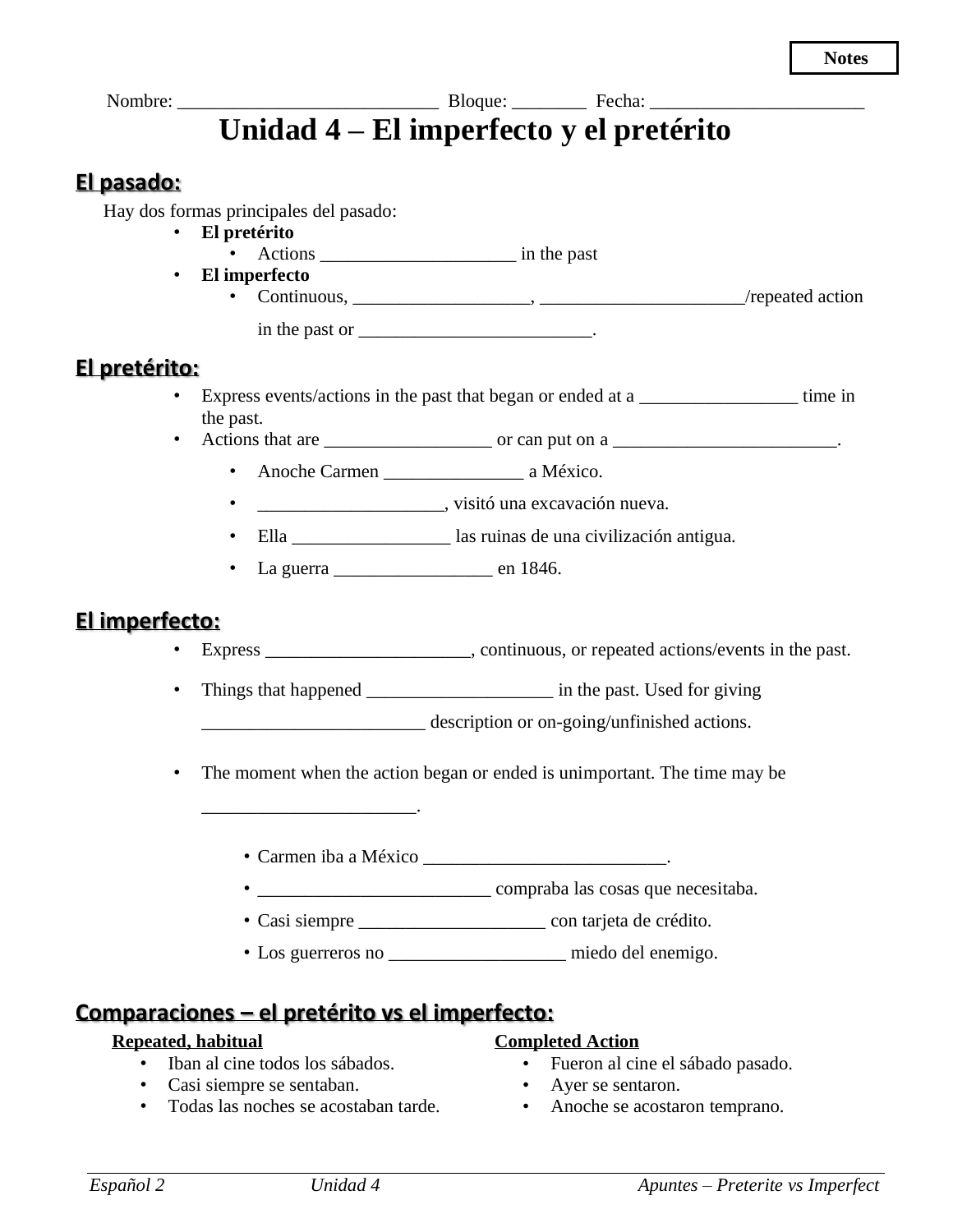### El imperfecto:

- in the  $\frac{1}{2}$  in the  $\frac{1}{2}$  in the  $\frac{1}{2}$  in the  $\frac{1}{2}$  in the  $\frac{1}{2}$  in the  $\frac{1}{2}$  in the  $\frac{1}{2}$  in the  $\frac{1}{2}$  in the  $\frac{1}{2}$  in the  $\frac{1}{2}$  in the  $\frac{1}{2}$  in the  $\frac{1}{2}$  in the  $\frac{1}{2}$
- when giving background information.
- general background constraints on provide the constraints on the constraints on the constraints.

#### • These **mental activities** verbs will almost always be in the \_\_\_\_\_\_\_\_\_\_\_\_\_\_\_\_\_\_\_\_\_\_tense:

- Creer to believe
- Desear to desire
- Querer\* to want
- Tener ganas de to feel like
- Pensar to think
- Preferir to prefer
- Poder\* to be able to
- Saber<sup>\*</sup> to know

## Meaning Changes - el pretérito vs el imperfecto:

| Pretérito                                                                                  | Imperfecto |                                                              |
|--------------------------------------------------------------------------------------------|------------|--------------------------------------------------------------|
|                                                                                            |            |                                                              |
|                                                                                            |            | Podía - I $\frac{1}{\sqrt{1-\frac{1}{2}} \cdot \frac{1}{2}}$ |
|                                                                                            |            | $Conocía - I$                                                |
| <b>Preterite &amp; Imperfect Together:</b>                                                 |            |                                                              |
| • The preterite for the _______________________ that occurred.                             |            |                                                              |
|                                                                                            |            |                                                              |
| • Cuando la guerra _____________________, Santa Ana ________________ presidente de México. |            |                                                              |
|                                                                                            |            |                                                              |